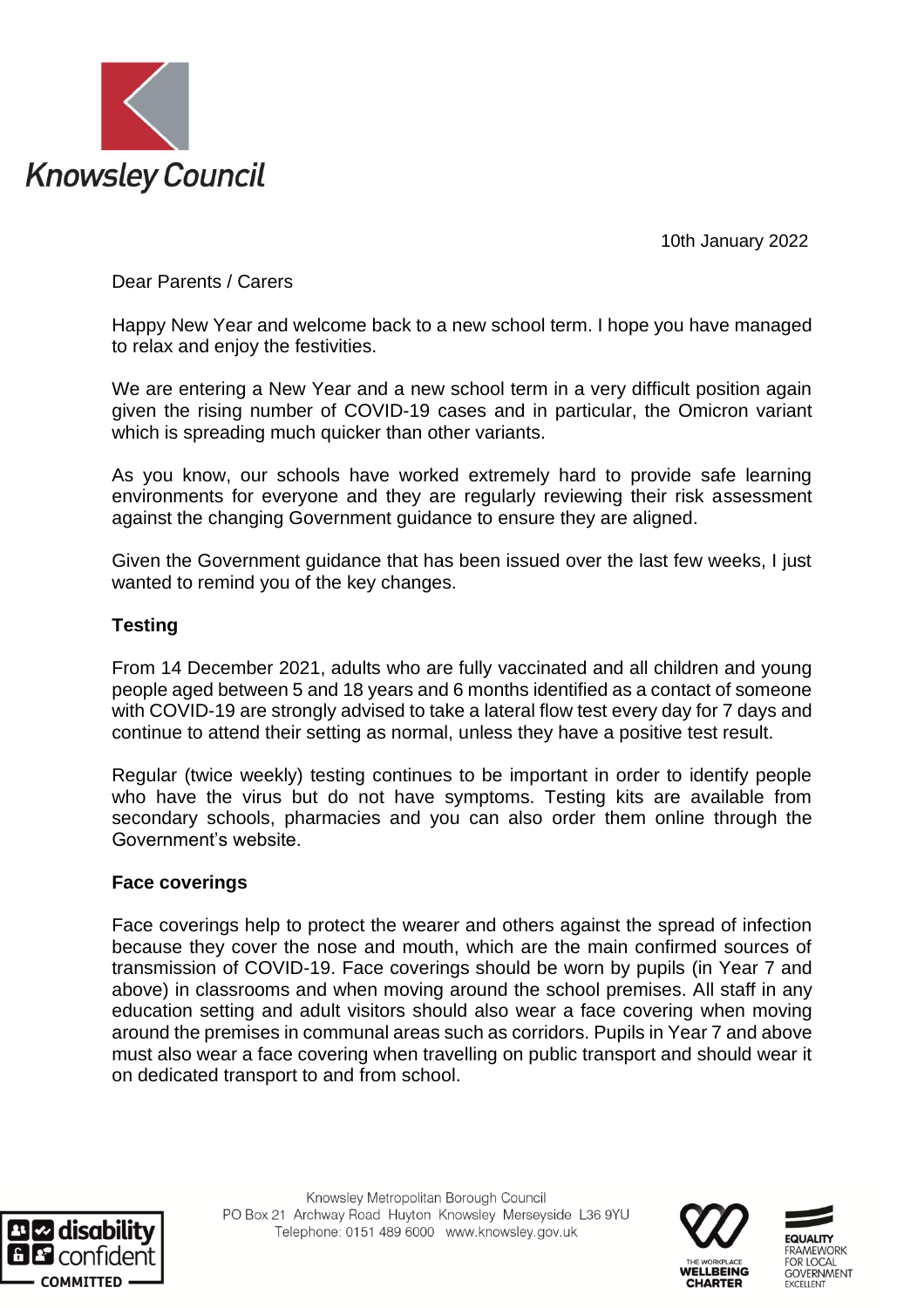# **Control measures**

It's important that we all maintain good hygiene to help prevent the spread of the virus. This includes regular hand washing and carrying tissues to catch and bin coughs and sneezes.

Our schools are continuing to maintain enhanced cleaning regimes and ensuring there is good ventilation throughout the building.

## **Symptoms and what do to**

The main symptoms of COVID-19 are a high temperature, new or persistent cough and a loss of taste or smell. If your child develops symptoms or tests positive, they should not come into school and follow the advice outlined above regarding regular testing.

# **Something to look forward to – Liverpool City Region Borough of Culture**

Given the last two years we have had, I just wanted to share something positive that we can all get involved in.

In 2022, Knowsley will be hosting the Liverpool City Region Borough of Culture and we have an exciting 12 months ahead of us. Details of A New Dawn and the other events planned covering arts, comedy, theatre, music, sport and food can be found at [www.cultureknowsley.co.uk](http://www.cultureknowsley.co.uk/) or @cultureknowsley on social media.

COVID-19 continues to present such a huge challenge to us all and certainly the running of events is no exception. The safety of everyone attending and indeed delivering our events will remain our top priority and as you would expect we continue to work closely with our Public Health team to respond to the situation and to changing government guidance.

The outdoor nature of most of our events is a big benefit but if we need to, we will make tweaks and update our advice.

I hope that many of you take the opportunity to get as involved as possible in our year and I look forward to seeing many of you, and your children and families, at these wonderful events.

### **Finally . . .**

I would just like to once again extend my thanks you to for your continued support over the last few years. Ensuring our children and young people continue to attend school regularly is a key priority for us all and this has only been possible thanks to everyone working together – you and your family, our schools and Council officers.

Thank you.